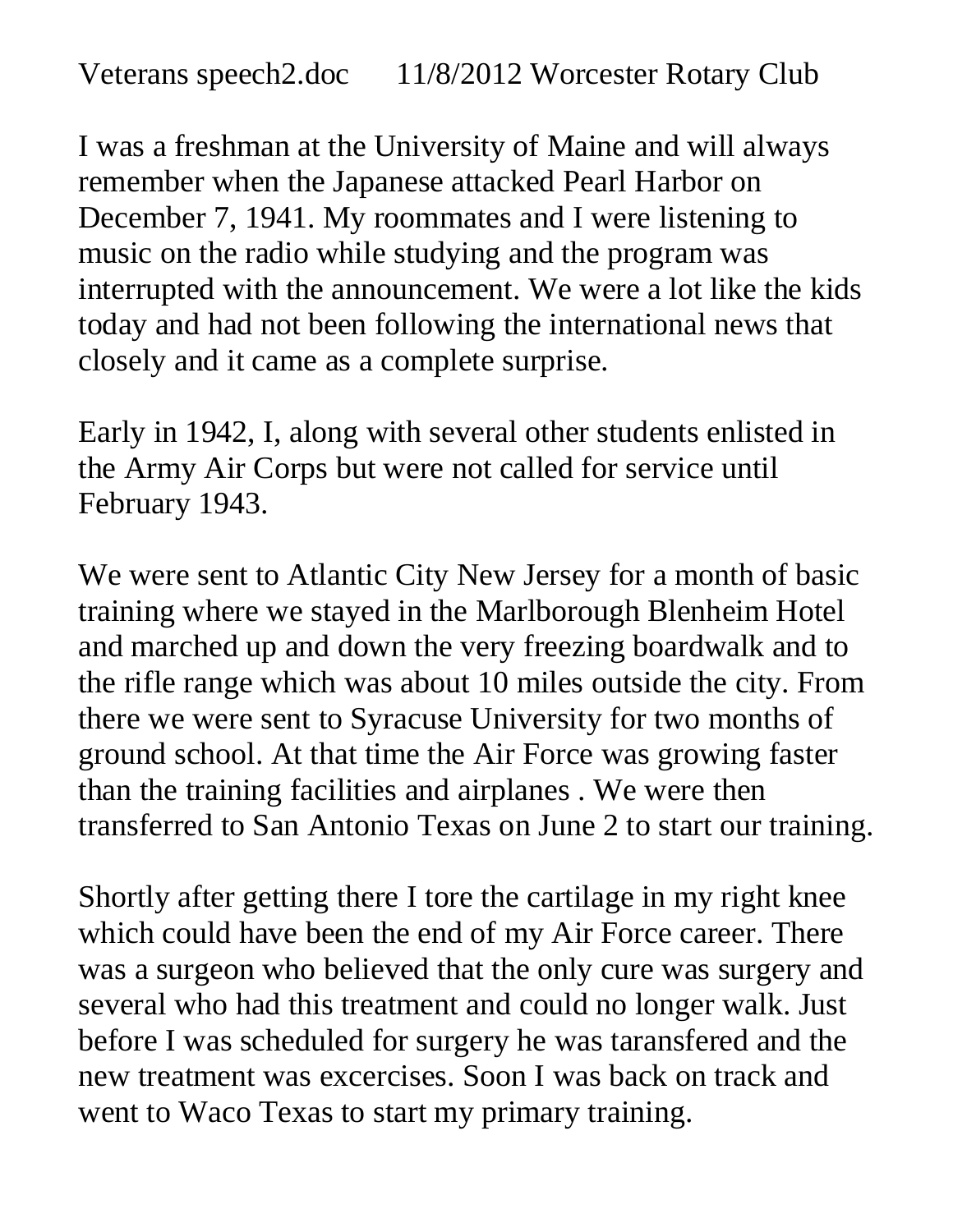For the next 11 months we were trained in PT-19, BT-13 single engine planes and AT-17 twin engine planes.

In May of 1944 we were commissioned as second lieutenants and got pay raise from \$75.00 to \$225.00. a month. I was one of those selected for B-24 pilot training and sent to Fort Worth Texas.

Picture,

There were 17,000 B-24s made during WWII. More than any other aircraft. Now there is only one completely equipped B-24 flying which was the one that visited Worcester a few weeks ago.

The design of the Consolidated B-24 was only completed in December of 1939 but immediately put in production at their San Diego plant early in 1940. Then in 1941 production started at a new consolidated plant in Fort Worth and also at Douglas Aircraft in Tulsa, Ford at Willow Run and North American in Dallas. Because of the urgent need the planes were delivered with very little testing and many accidents occurred

Some of you may have read the book Unbroken, the story of a B-24 pilot who was shot down in the early stages of WWII and spent a lot of his time in Japanese prison camps..

Fortunately our planes were not produced until 1943 and were very well tested.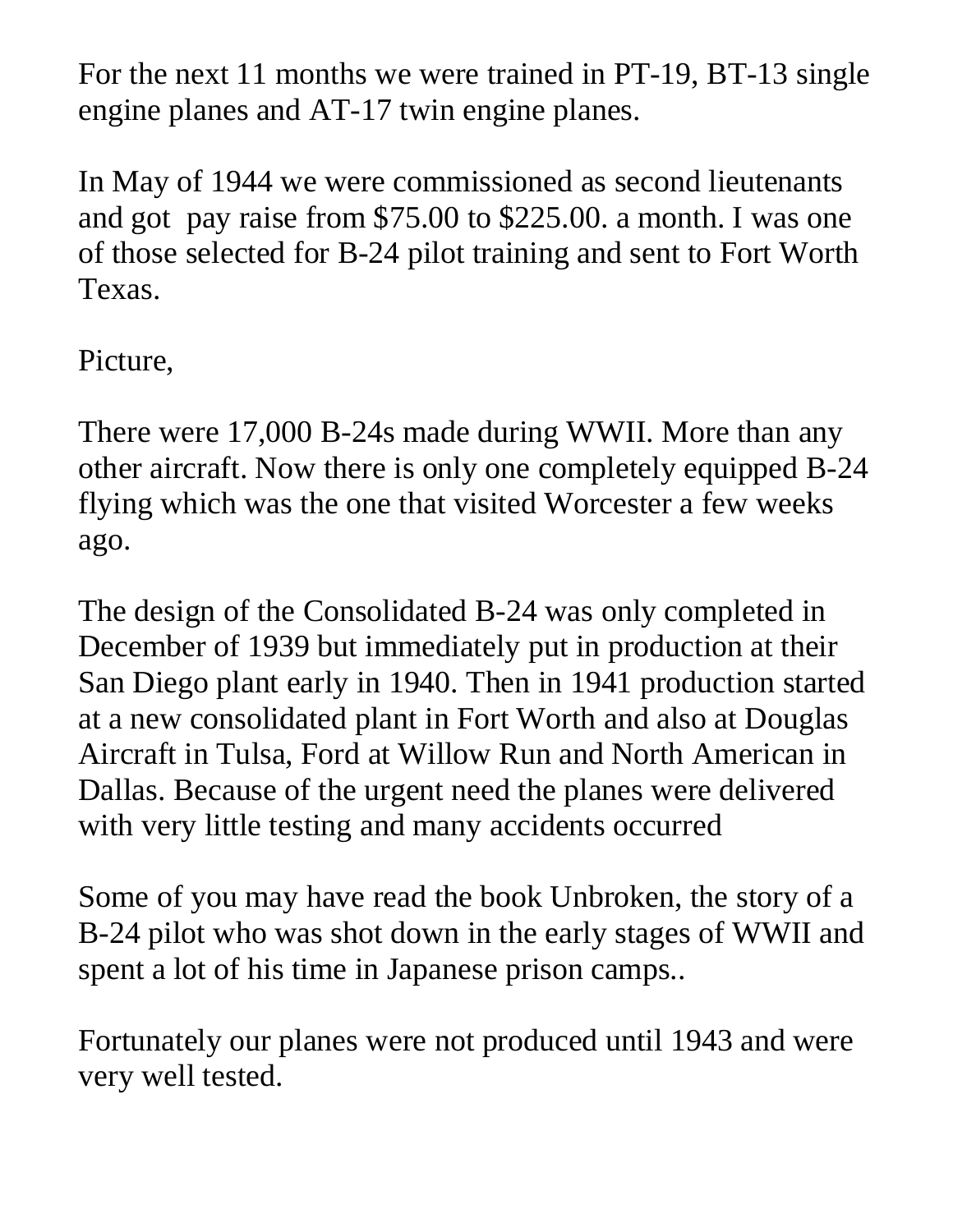After Fort Worth we went to Lincoln Nebraska to pick up our opilots, Navigators, Bombardiers and Radio Operators for another month of training before getting our other five crew members and going to Tucson Arizona for three more months of training and transfer to Hamilton Field California to await shipment to our combat units.

Here are two pictures of the crew.

The one with our flying jackets was the way we were dressed for missions for even though we were located only two degrees from the equator the temperature at 30,000 feet was close to freezing and we had no heat in the plane. The other was the way we dressed on the ground.

On January 17, 1945 we arrived at Nadjab New Guinea for final training and on April 15 we arrived at our base in Moratai. a small island in the Halamahara chain of the Netherlands East Indies, 2 degrees north of the equator in the South Pacific. The island was about 40 miles long by 20 miles wide and only a dense forest separated us from some remnants of the Japanese Army.

Here we joined the 372 squadron of the 307 group in the  $13<sup>th</sup>$ Air Force. The little Air Force doing a big job. We were known as the Long Rangers because we were flying 10 to 15 hour missions, the longest missions flown by B-24s in any group in the world.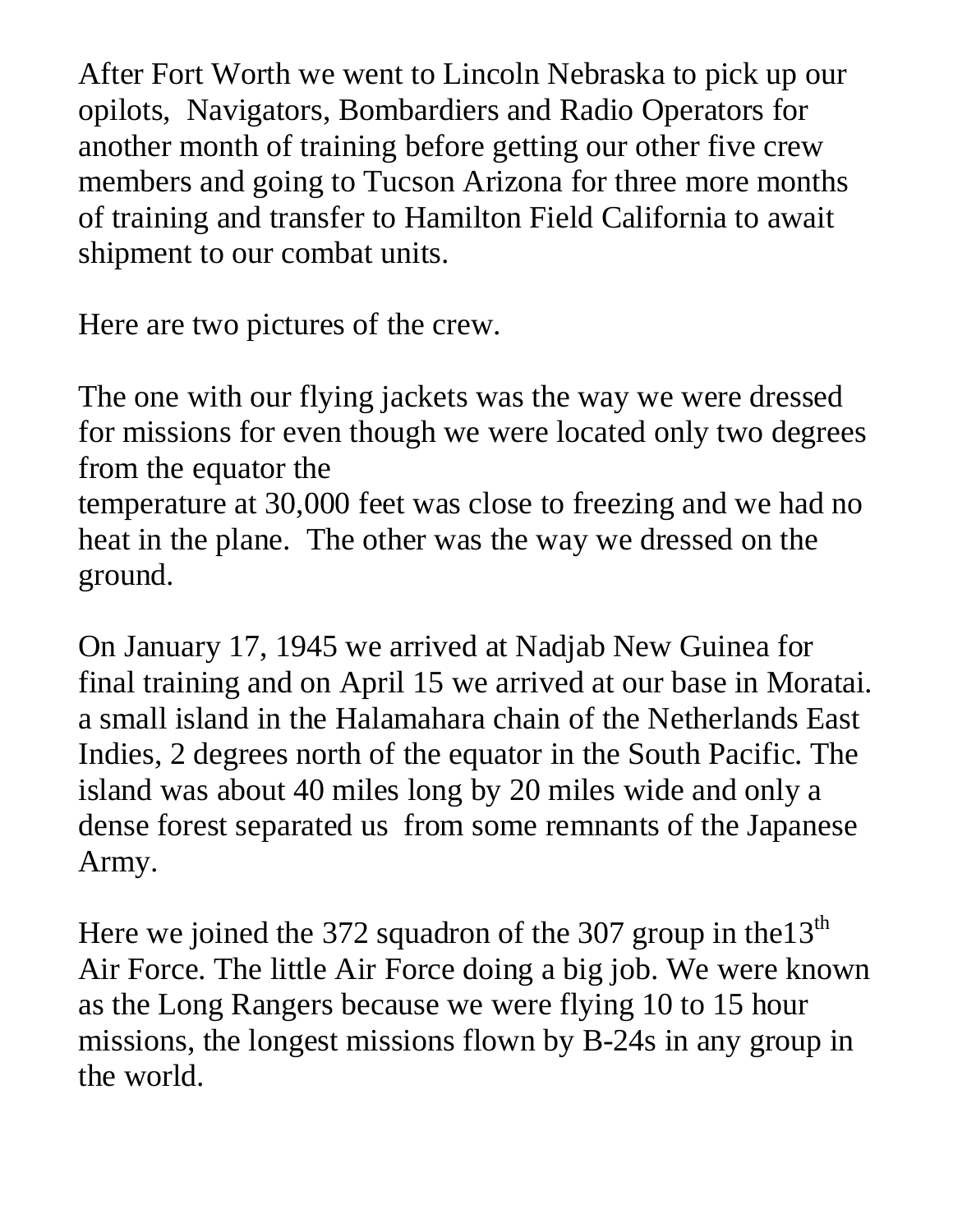We flew 36 missions striking Borneo airports, refineries and oil fields, as well as missions to the Philippines, convoy covers, and shipping searches.

Here is a photograph showing the bombing of an air field in Borneo. Notice the yellow circled area which was the where our bombs hit the middle of the runway and completely destroyed it.

Typically we rose at 2:00 AM for breakfast, mission briefing, and transit to the air strip for takeoff about 5:00 AM.

In order to be able to fly the long missions we had to overload our planes. They were certified to take off with a maximum gross weight of 64,000 pounds with2200 gallons of fuel and 800 pound of bombs but we took off with 72,000 pounds. And 3000 gallons of fuel. When doing this we barely gained flying speed and

100 feet above the ground by the time we reached the end of the runway. Then after very slowly climbing to 500 feet we had to fly over the ocean at this altitude for 4 to 5 hours before we had burned off enough fuel to climb to 30,000 feet which was our bombing altitude.

Except for an hour or two at night when our navigator could use celestial navigation we had to rely completely on dead reckoning and one dimensional sun shots. There were no radio navigation systems.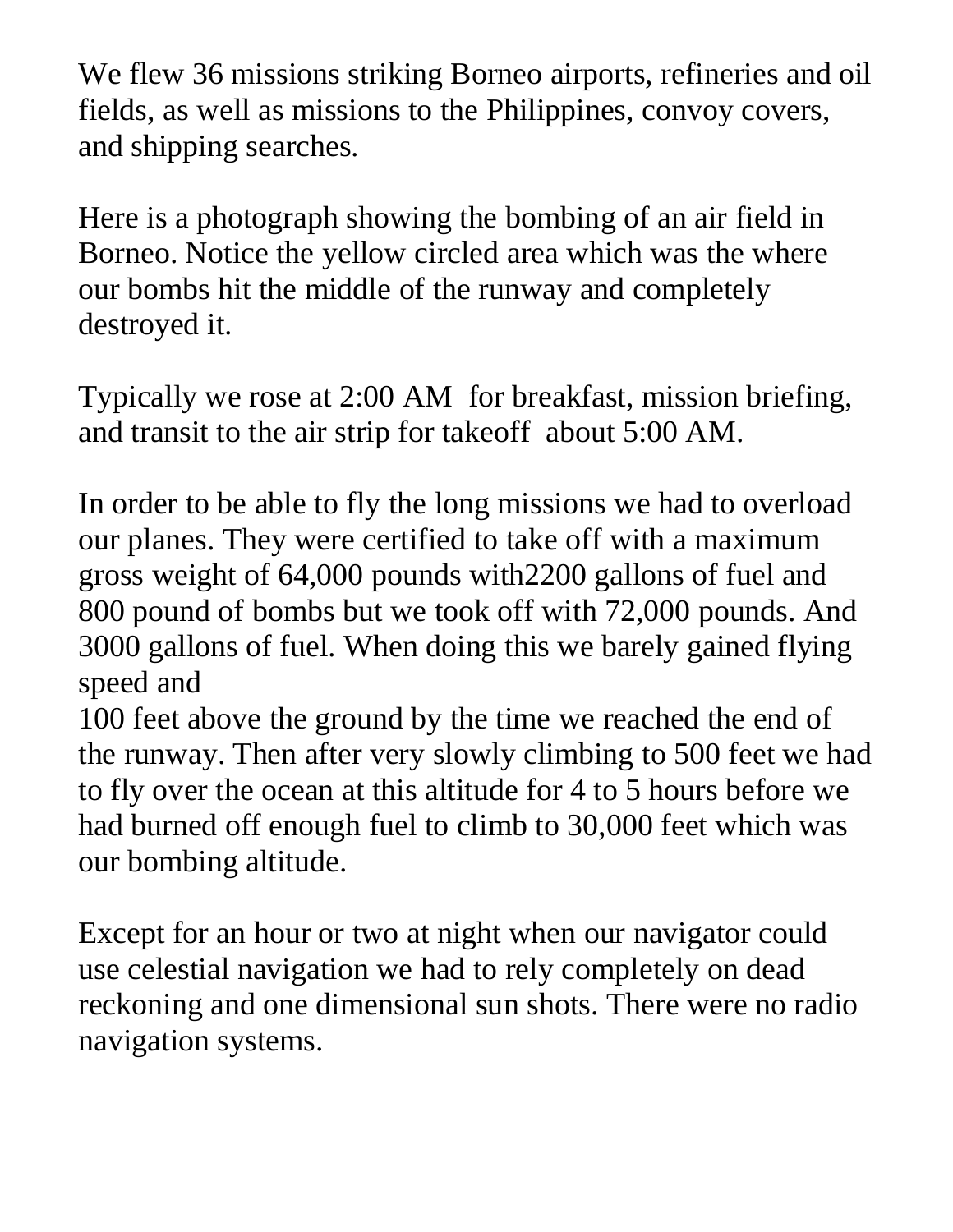There were never more than eight planes in our group for a mission. We flew alone until we reached the rendezvous point where we joined the other aircraft for the bomb run. We made one circular path to get into formation, made our bomb run and broke from the squadron for our trip home alone. The only time we used our radios was in an emergency or when we were 30 minutes from our base on the way home.

Enemy Flak over the target and our long flights were our biggest hazards.

At one time we had a visiting general leading our flight and when we approached the rendezvous altitude he came on the radio and told us to join the formation at 31,000 feet for our bomb run. Immediately we all quickly scattered to lower altitudes and made individual bomb runs leaving him alone at 31,000 feet. Strangely we were never reprimanded for disobeying his order.

Because of our very critical fuel situation we made dead stick, power off landings. We approached the field at an altitude of 500 feet until we reached a point where we could glide to a landing without using any power. If we should run out of fuel we could land safely. Needless to say a 60,000 pound B-24 without no power fell almost like a rock. This type of landing also meant that we would leave the runway free of turbulence so another aircraft could land right behind us. Often there were three planes on the runway at the same time. One was touching down, one in the middle of the runway and one at the end of the runway turning off.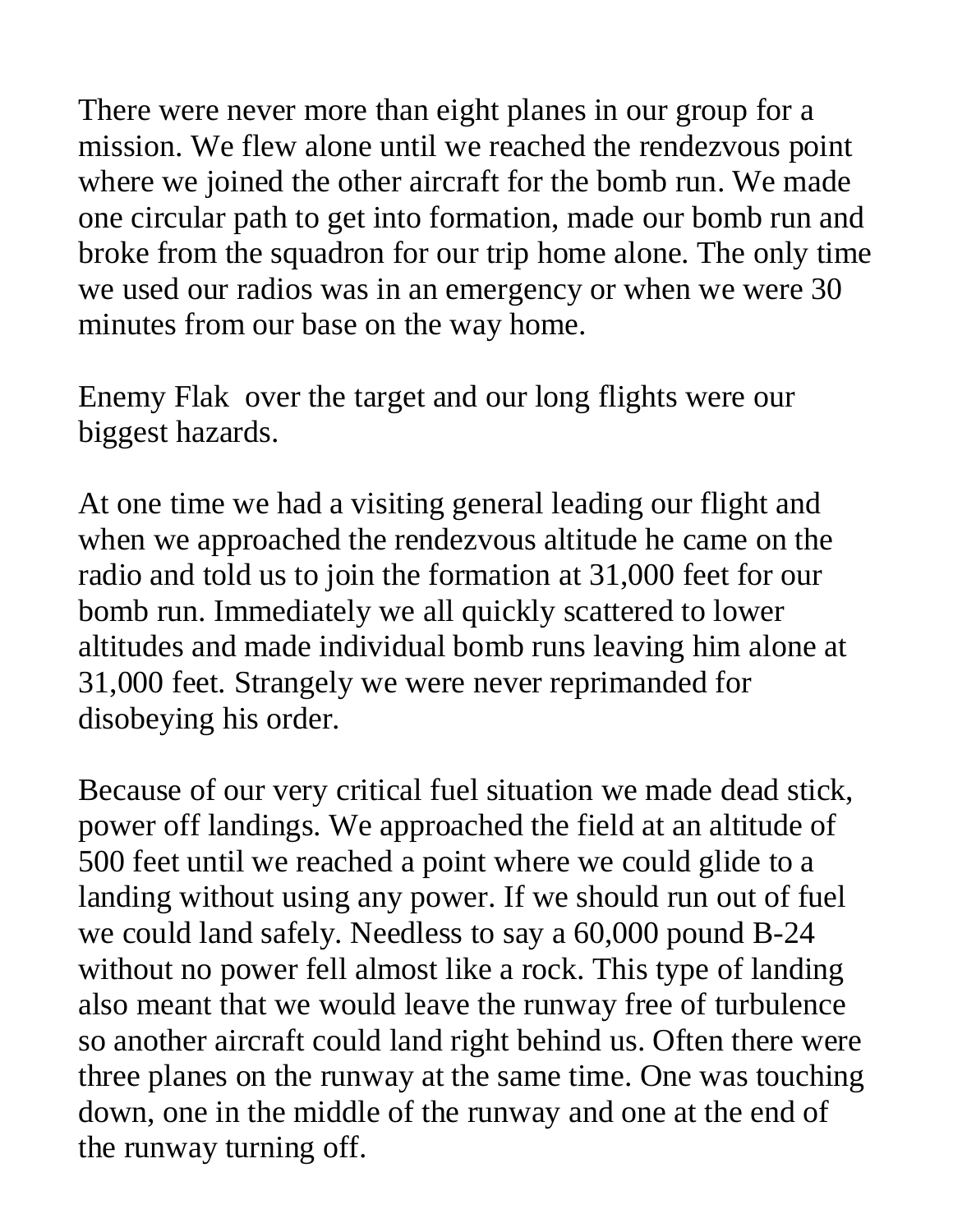There was one time that a plane turned off the end of the runway and all four of his engines stopped because they had run out of gas.

After each mission we were debriefed, given a 2 ounce shot of whisky and a dinner of fried, boiled baked or breaded Spam with dehydrated potatoes, dehydrated carrots and coffee and were in bed by 10:00 PM. Then two days off before our next mission.

We did not have enough planes for each crew to have their own and the planes flew every day putting a great burden on our ground crews many who had no leaves for five years.

Frequently I made test flights on aircraft that had been repaired.

On one of our missions we lost an engine. When this happens we had to do everything to lighten the plane including jettisoning waist guns, any other equipment and all personal equipment including our hand guns. During one of our reunions two of the enlisted men told of how they had been harassed by the government after getting out of the service for stealing their revolvers which they had thrown out.

Also at the same reunion the tail gunner claimed on that mission we lost two engines not one and that all these years he had faith that I always knew what was going on only to find that I didn't even know how many engines were running.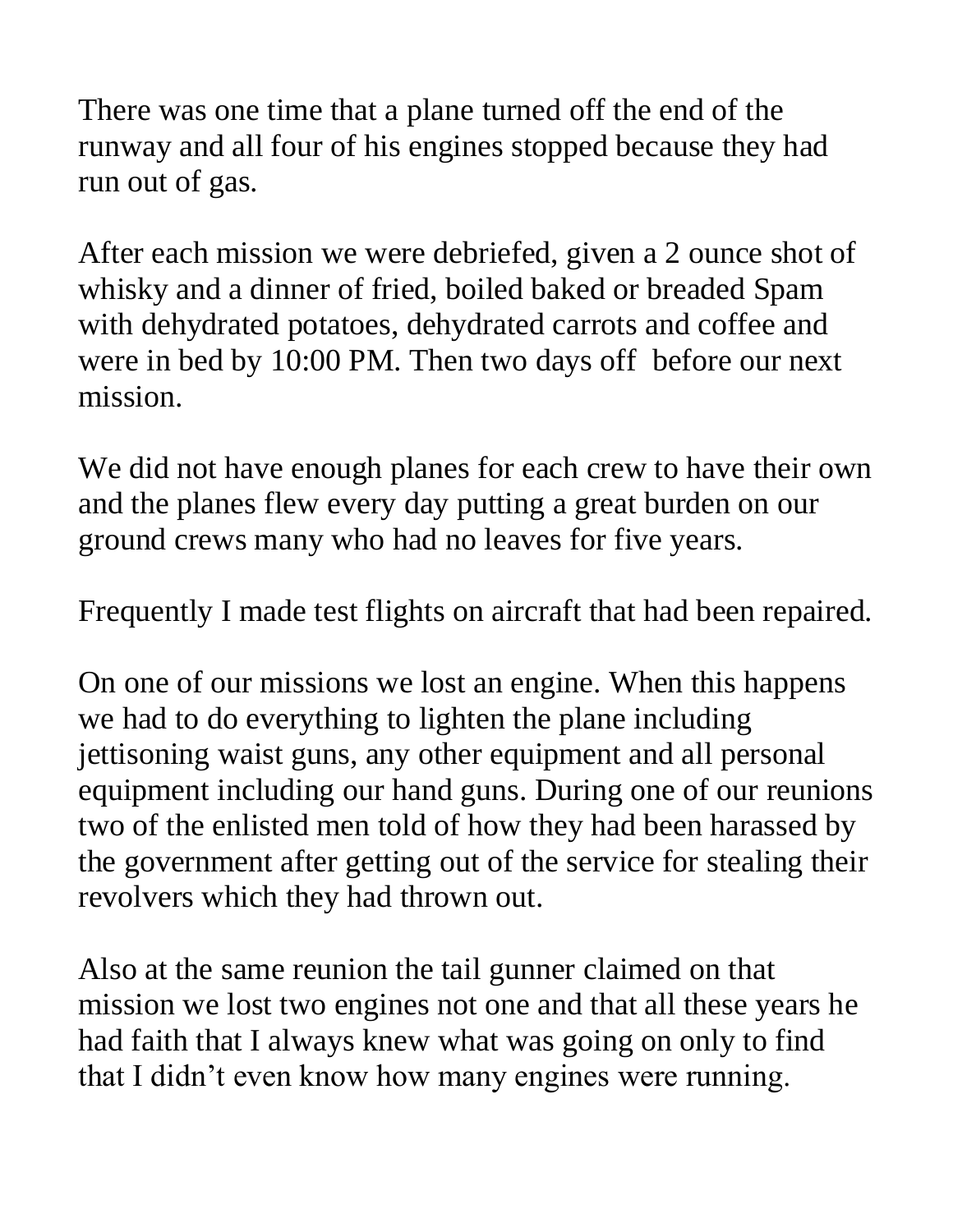We were much more fortunate than those who had to fight the war on the ground. We lived in tents with wood platforms and although we had a very sparse diet of powdered milk, dehydrated potatoes, spam, dehydrated carrots and powdered orange juice we did have clean beds to sleep in every night, crude officers' and enlisted men's clubs, an outdoor theatre, and even a tennis court that we built. I even built a seven sided poker table from old ammunition boxes. The training I had as a Boy Scout often helped me to adapt to the primitive conditions.

There was a small navy base on our island and frequently ships stopped for two or three weeks refueling. One was the Rocky Mount, a flagship and some of the officers learned about our tennis court and showed up one day to play. To reciprocate they invited me and my navigator to join them for Sunday dinner on their ship.

Since the only way we had to press our uniforms was to put them under our mattresses and the results were not that great. When we joined them for dinner we felt like poor cousins because they were all in their best perfectly pressed dress uniforms. However we did enjoy a full course meal an dessert.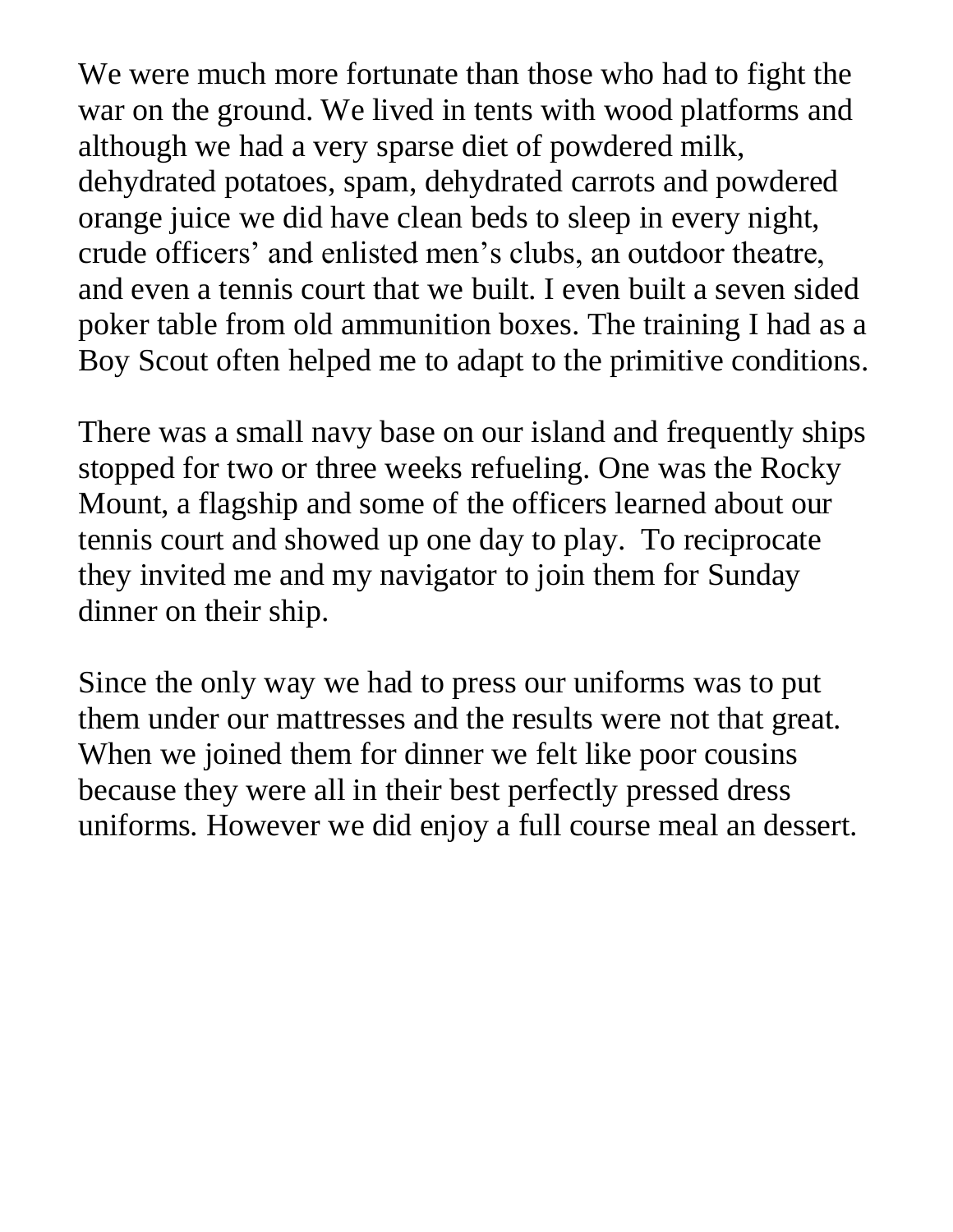Our medical facilities left something to be desired though. I had a Hemeroid operation where I had to bend over and grab my ankles for the operation and then walk back to my tent and fly the next day. Several years later when being examined for another Hemroid operation the doctor said it looked like a dentist must have done the first one.

On June 5, 1945 I was promoted to First Lt and awarded the air medal.

When VJ was announced on August 14 the crews whohadjust arrived went wild with celebrations but the older men were vert subdued because they were having trouble believing the war was over

Shortly before the end of the war I met a classmate of mine from the University of Maine who was in another group on Moratai. We frequently got together but just before I left the island I went to see him again only to learn that he and his crew made a forced landing in the ocean and was thought to have perished. We both had camps on Long Pond in Rangely Maine and it wasn't until three months later when I was visiting with one of the natives on the pond that I learned that the crew spent 10 days in life rafts before being picked up by a friendly submarine that for no reason had decided to surface only to see the life rafts near by and pick them all up.